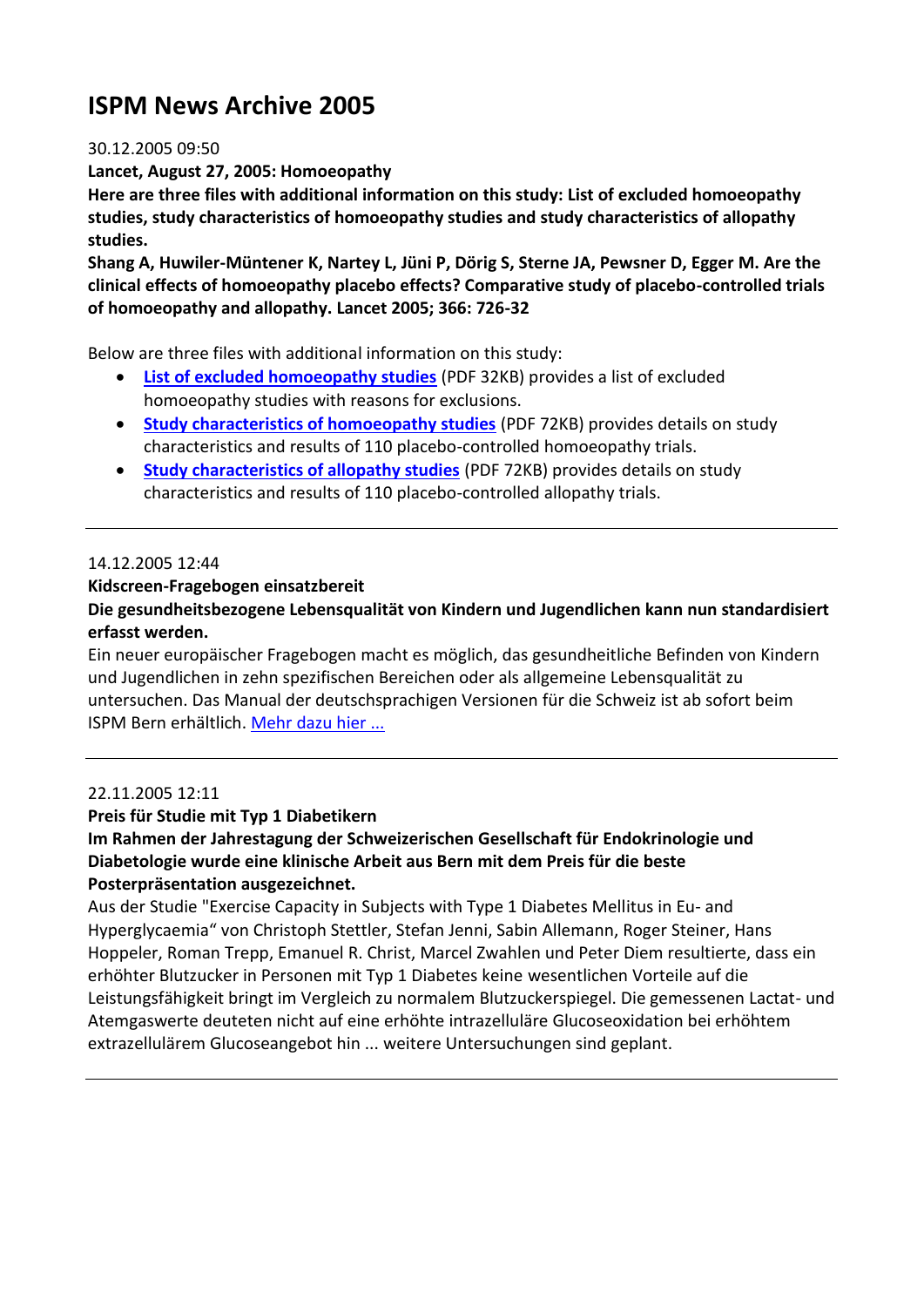# 18.11.2005 08:32 **Venia docendi for Dr. Peter Jüni The faculty recently approved Peter Jüni's habilitation.**



Peter Jüni

The faculty recently approved Peter Jüni's habilitation. Introduced in 1816 by Wilhelm von Humboldt at University of Berlin, the 'venia legendi' (the right to read) or 'venia docendi' (the right to teach) was a new qualification required to teach at University, which was awarded by the faculties. Before then, everybody who had a PhD had the right to lecture on any subject they chose (and charge the students). This led to wide spread dilettantism among the lecturers, which is not surprising, considering that doctoral degrees in the 18th century had become a commercial commodity. Today the venia docendi or habilitation stands for the documented ability of a candidate to independently represent a discipline (clinical epidemiology in Peter's case) in research and teaching. In German-speaking Europe the successful candidate obtains the title of 'Privatdozent' and can add the letters PD in front of his doctoral title. Congratulations, PD Dr. Peter Jüni!

# 14.11.2005 13:12

#### **NICE contracts for ISPM**

## **Nicola Low has been awarded two contracts (out of four tendered) by the National Institute for Health and Clinical Excellence (NICE).**

Nicola Low has been awarded two contracts (out of four tendered) by the National Institute for Health and Clinical Excellence (NICE). This organisation provides independent guidance to the UK Government about the promotion of good health and treatment and prevention of ill health. The new contracts are to conduct systematic reviews of evidence of the effectiveness of screening for genital chlamydia and partner notification for sexually transmitted infections, including HIV, and to participate in the development of national guidance about the use of these interventions. Nicola Low will be leading a team of five researchers at ISPM over the next six months to produce the reports.